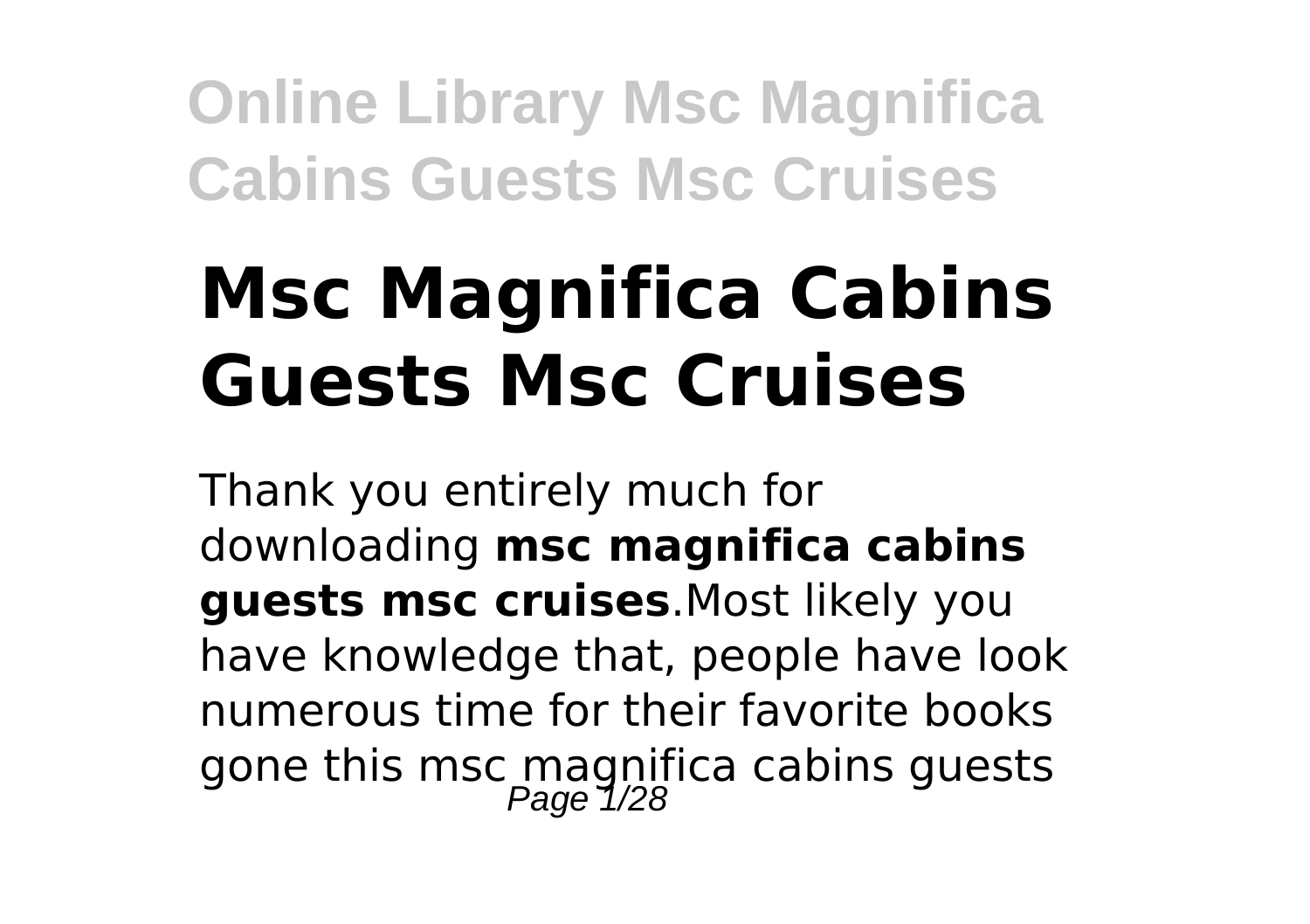msc cruises, but end up in harmful downloads.

Rather than enjoying a fine PDF in the manner of a mug of coffee in the afternoon, otherwise they juggled later some harmful virus inside their computer. **msc magnifica cabins guests msc cruises** is welcoming in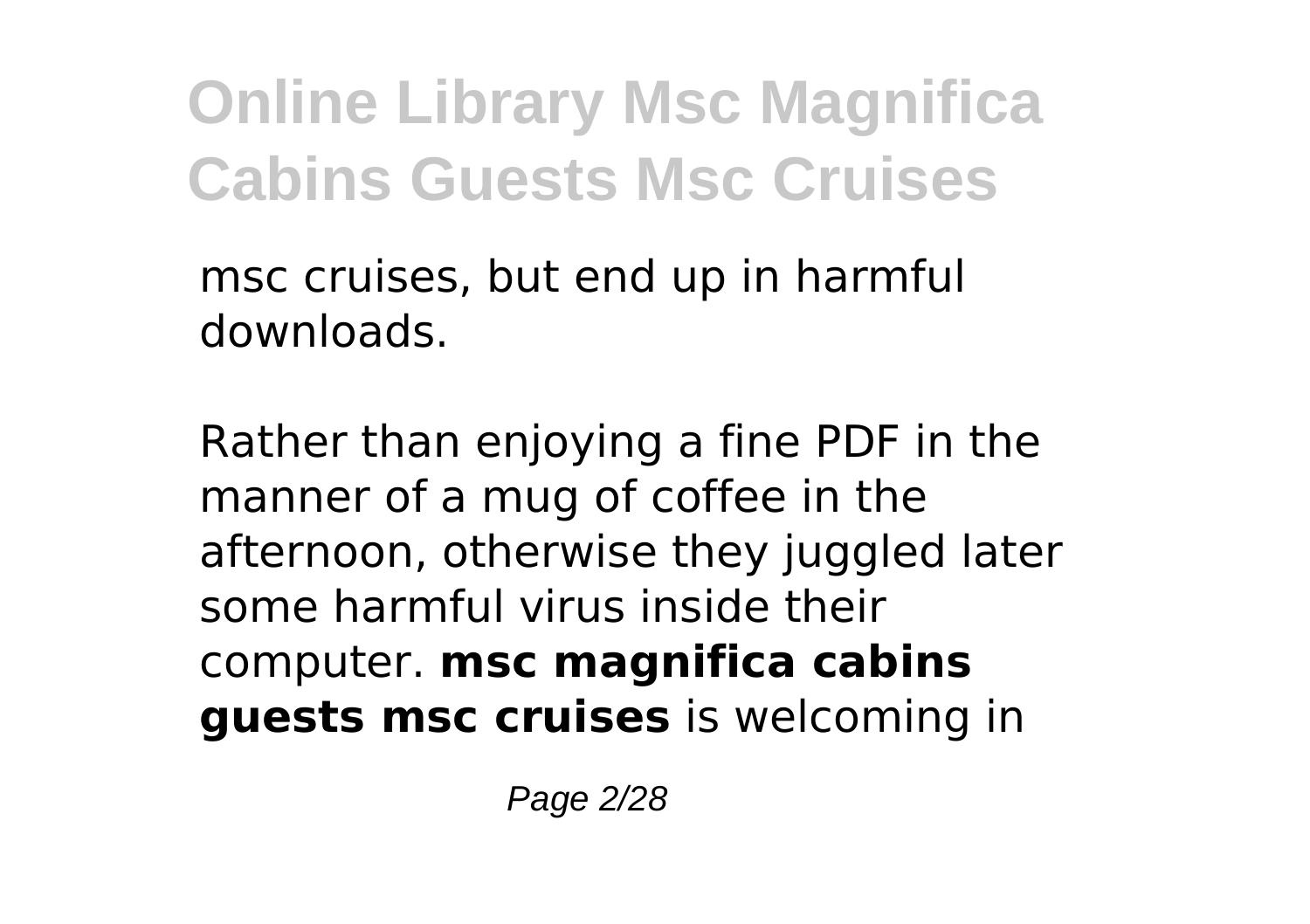our digital library an online admission to it is set as public so you can download it instantly. Our digital library saves in combination countries, allowing you to acquire the most less latency epoch to download any of our books similar to this one. Merely said, the msc magnifica cabins guests msc cruises is universally compatible considering any devices to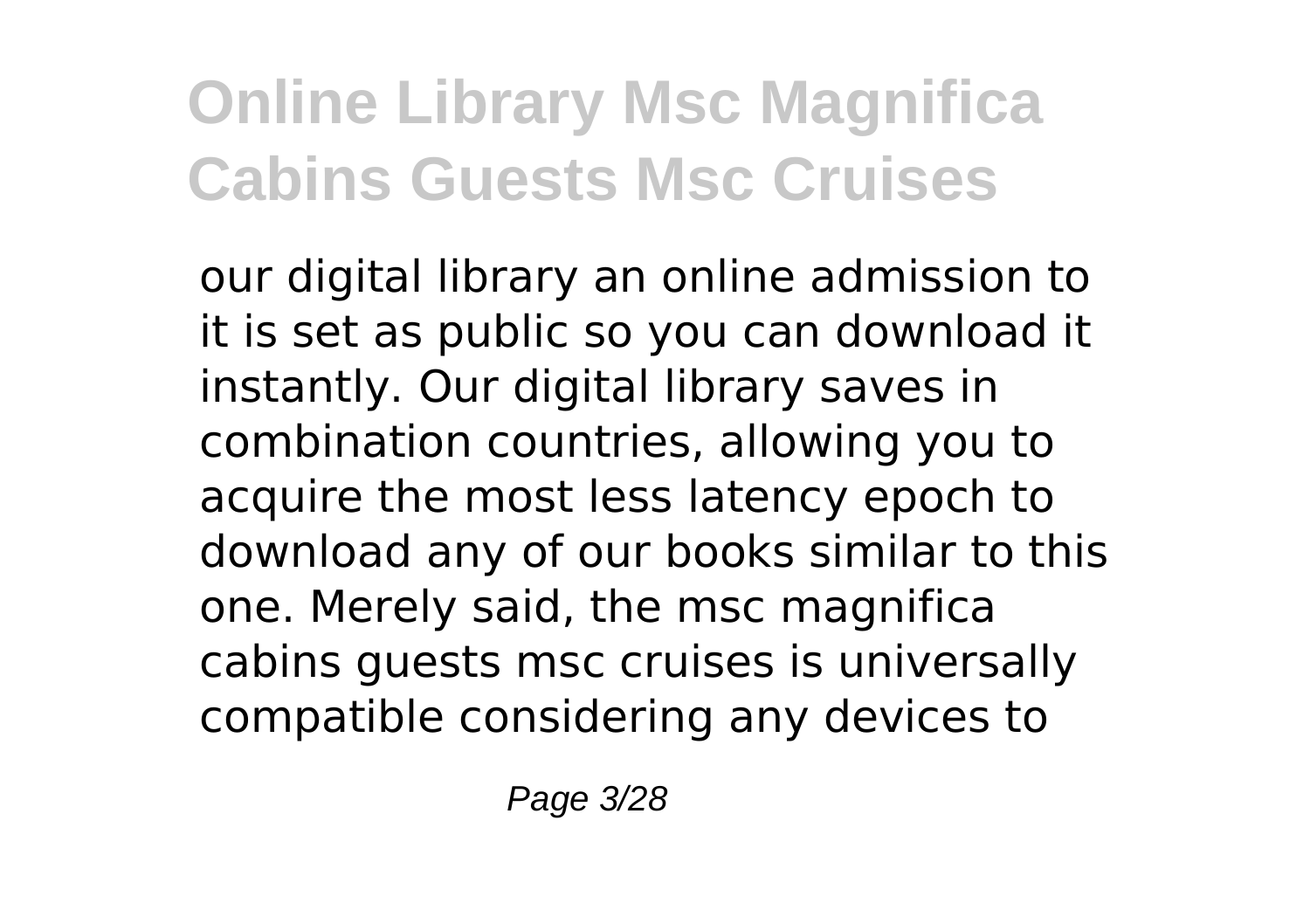Project Gutenberg is a charity endeavor, sustained through volunteers and fundraisers, that aims to collect and provide as many high-quality ebooks as possible. Most of its library consists of public domain titles, but it has other stuff too if you're willing to look around.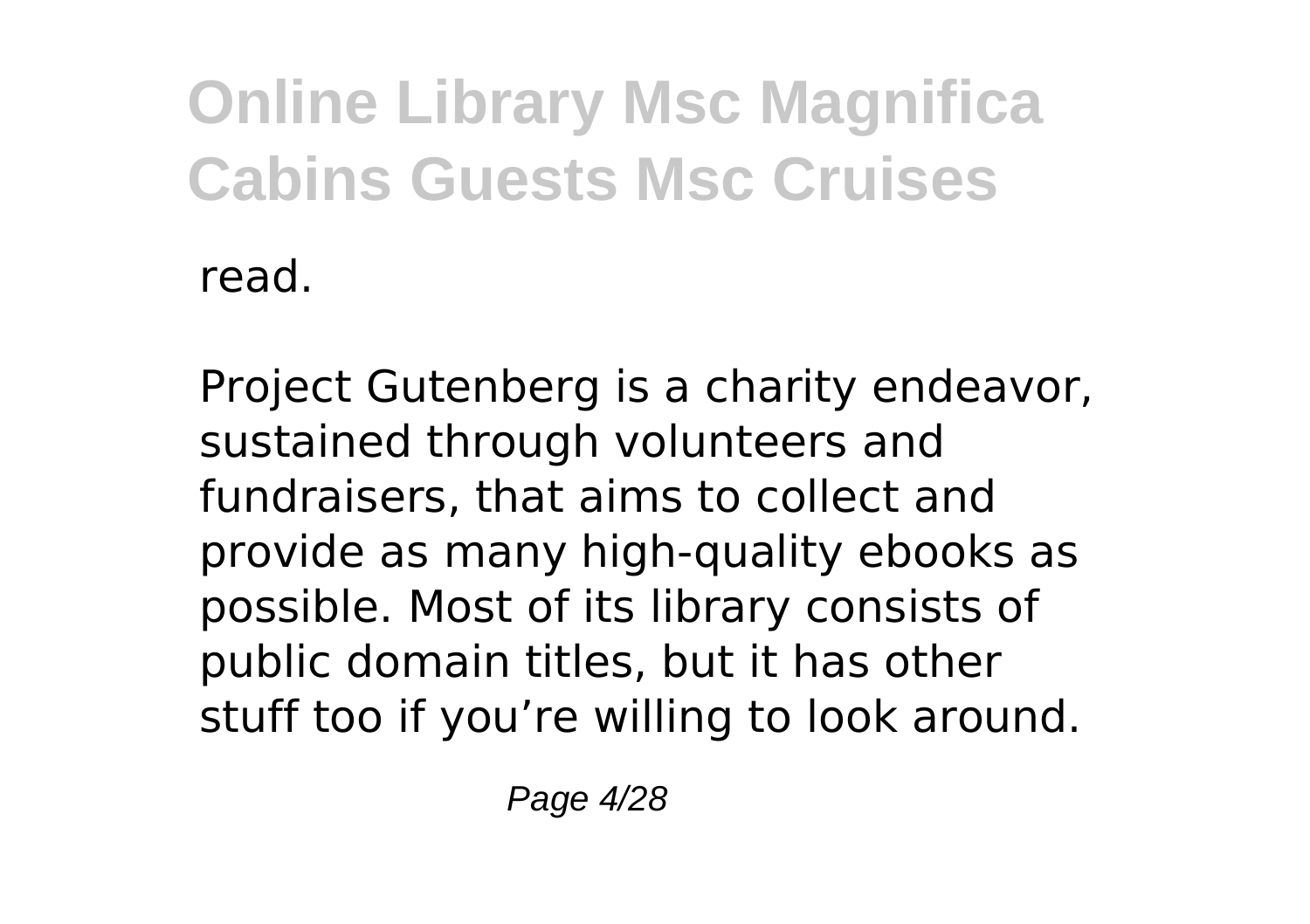#### **Msc Magnifica Cabins Guests Msc** MSC Magnifica staterooms offer a wide variety of accommodations including suites, balcony staterooms and more. Deals All Deals MSC Yacht Club ... \*Cabin for guests with disabilities or reduced mobility has only single beds (except cabin 15022 and 15023)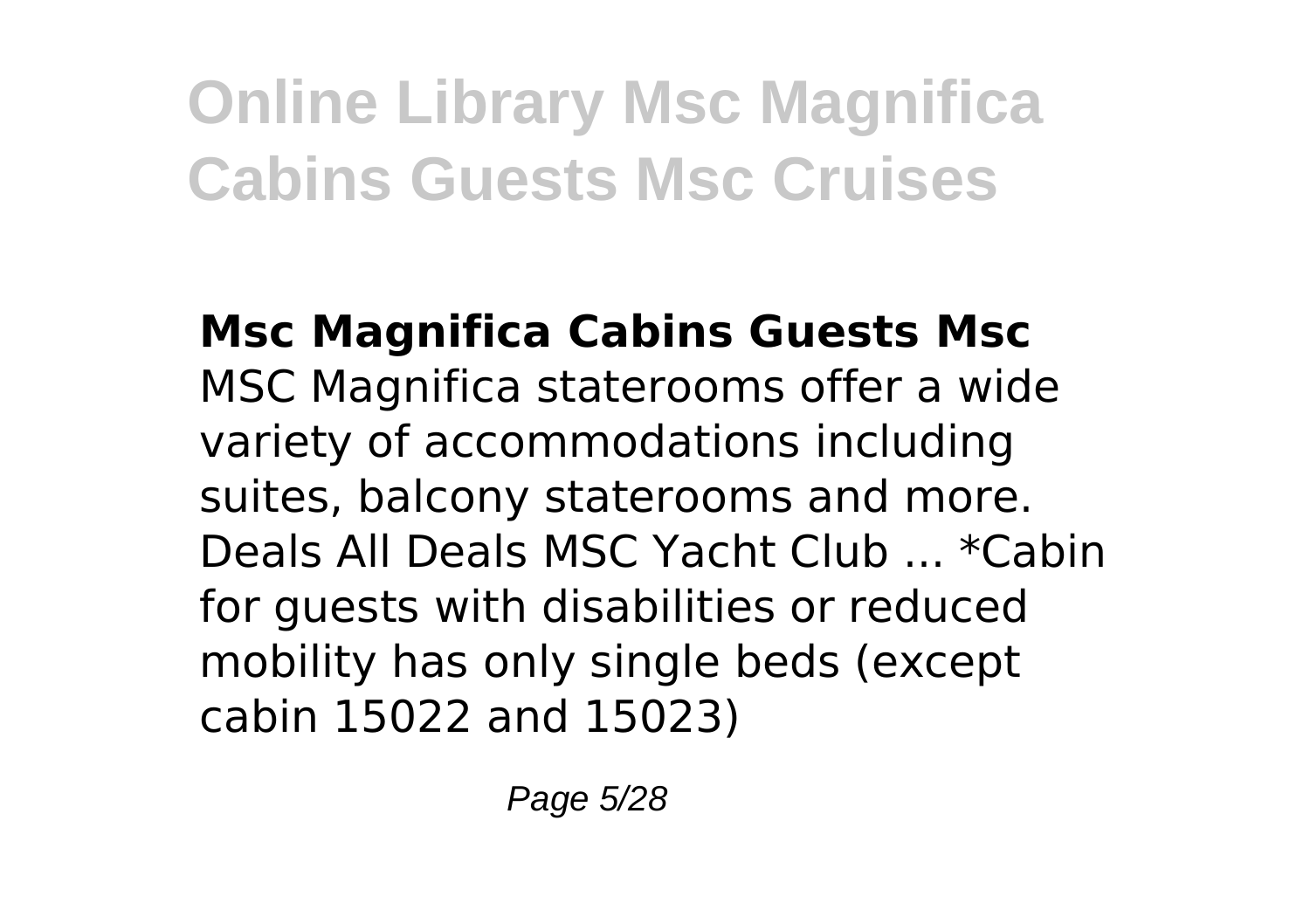#### **Staterooms & Suites - MSC Magnifica Cruise Ship | MSC Cruises** All MSC Magnifica cabins as amenities offer: twin beds (convertible to king, some have sofa beds for 3rd/4th person), pillow menu, bedside tables, flat TV, direct-dial phone (onboard connections only), safe, hairdryer, mini-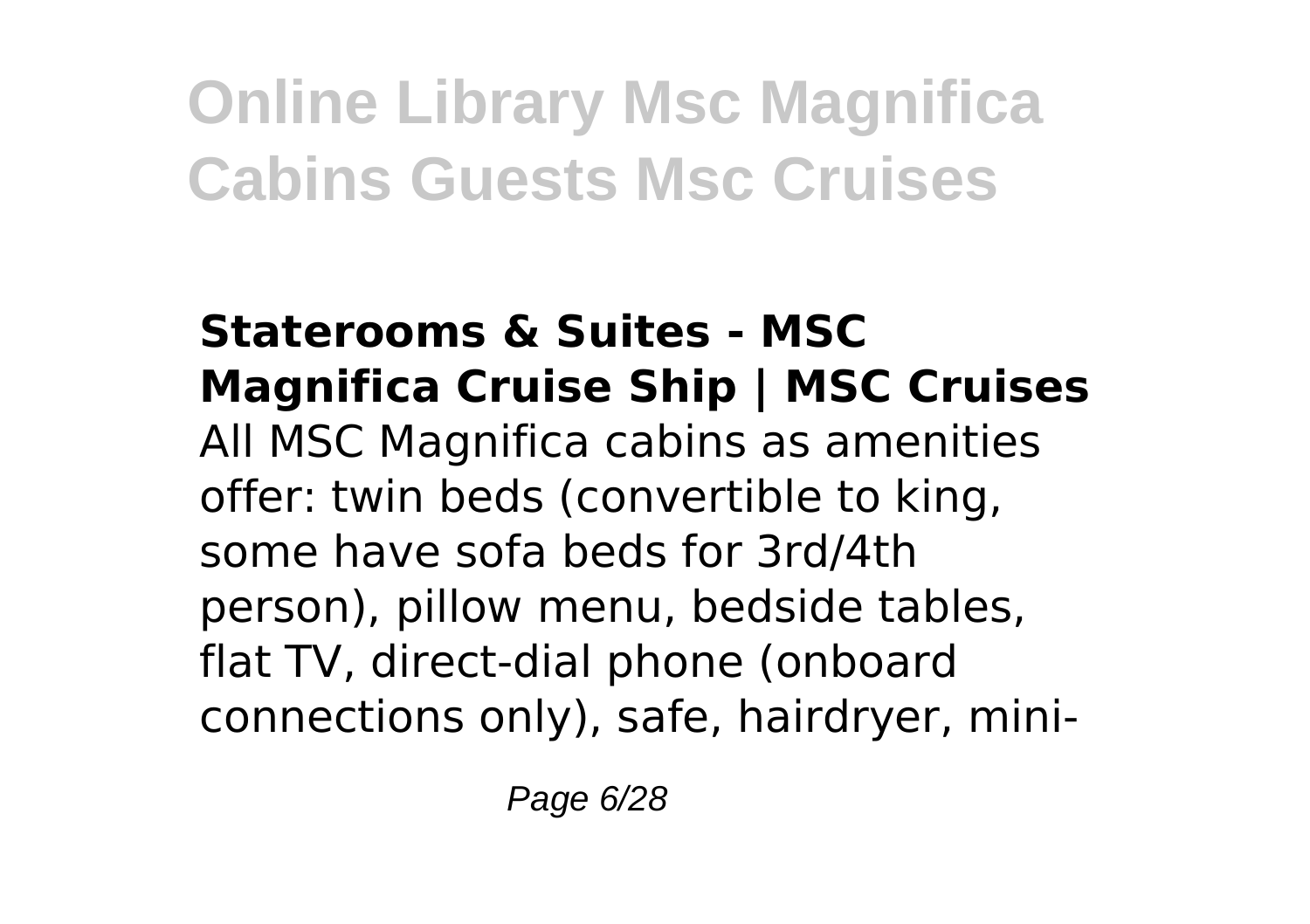bar/fridge, wardrobe, sitting/lounge area with desk and chair, en-suite bathroom (WC, sink, shower), individual airconditioning (thermostat controlled), Wi-Fi Internet.

#### **MSC Magnifica cabins and suites | CruiseMapper**

From Summer 2021 MSC Magnifica will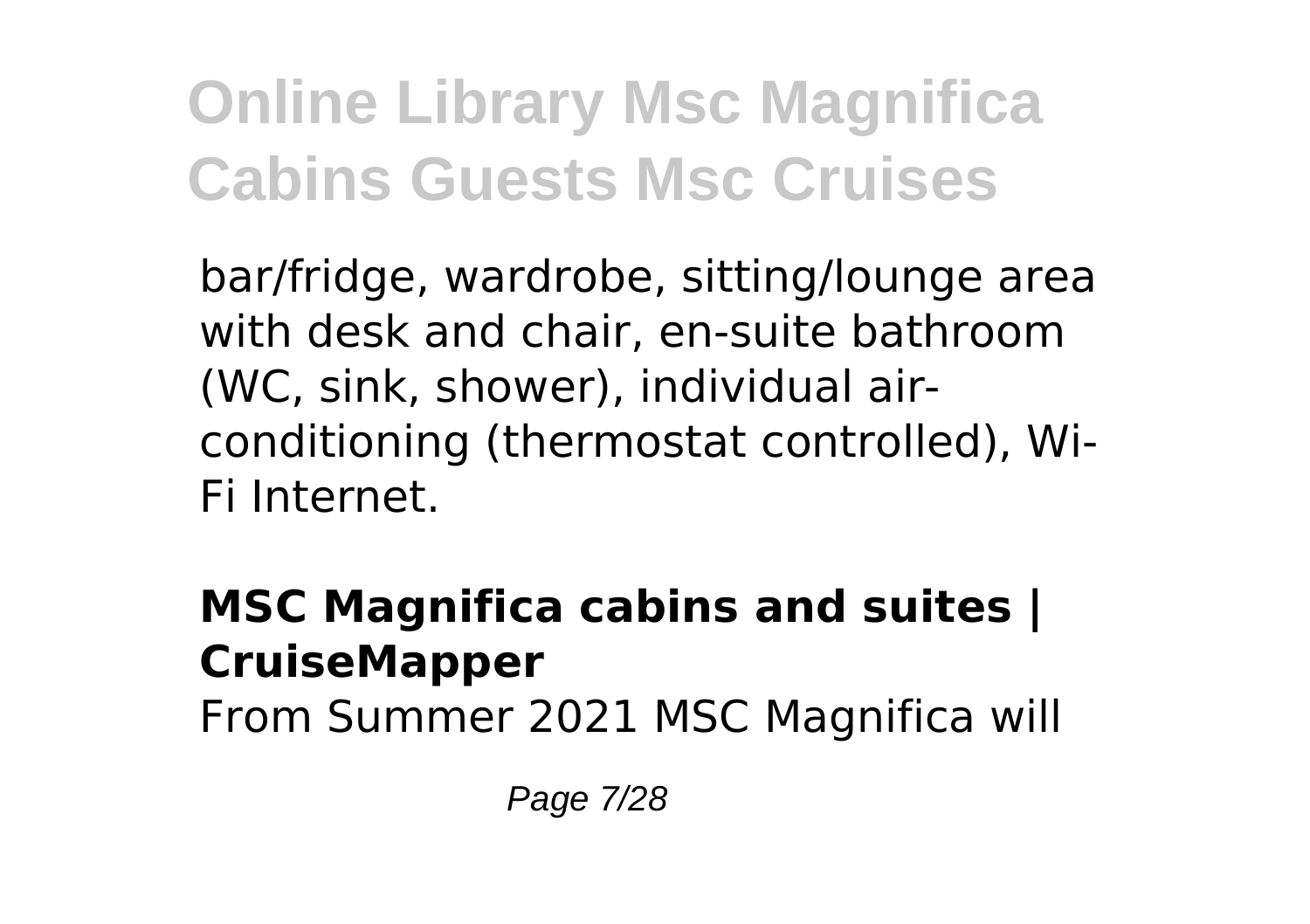be even more unique following her magnificent transformation to enhance the cruise experience of her guests who can now enjoy an extra 8000 sq ft sundeck, 215 new staterooms of which 116 feature a balcony, 2 new restaurants, a totally new Aquapark, new Kids Area and even more shopping venues onboard the revamped MSC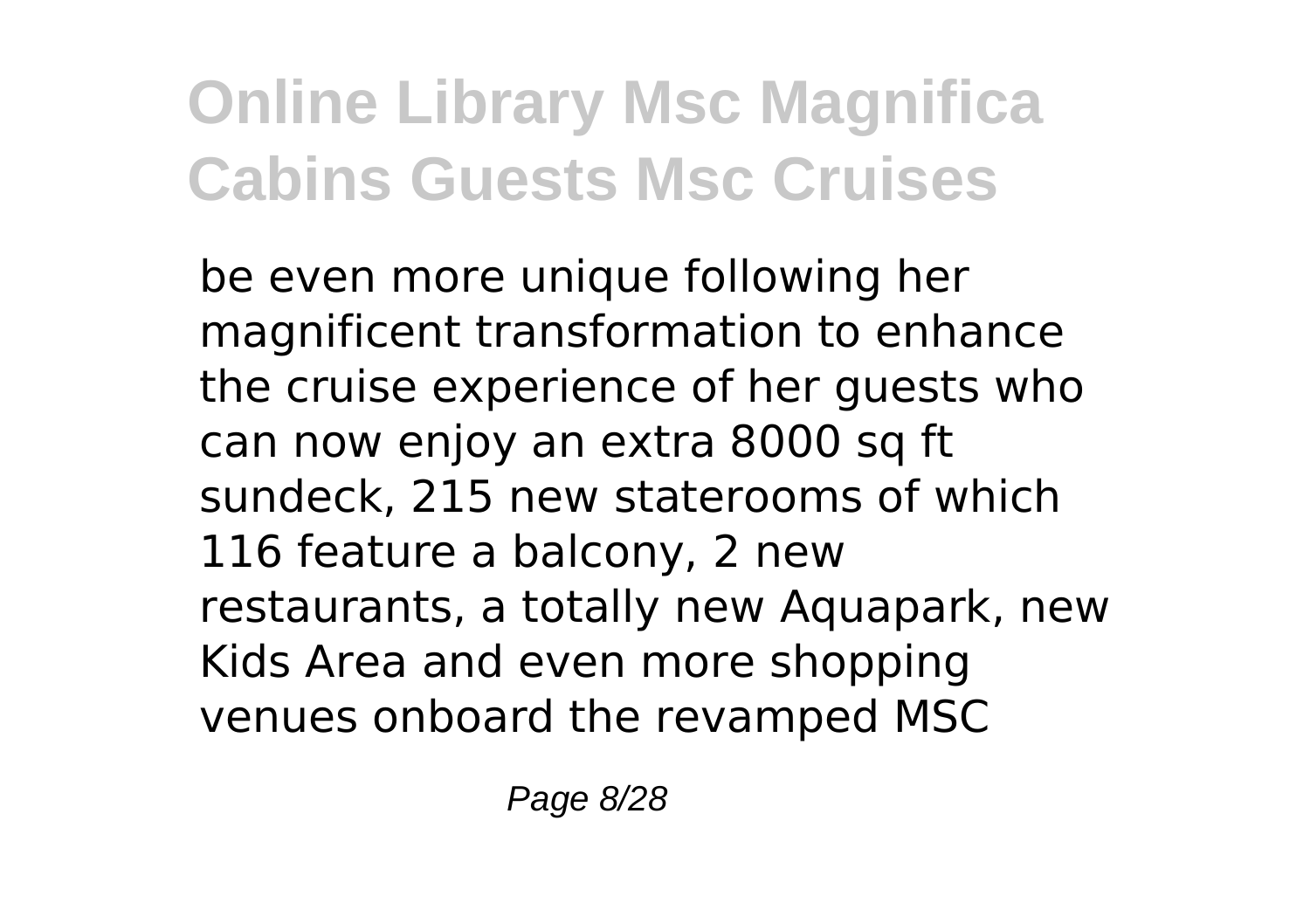Magnifica.

### **MSC Magnifica cruise ship | MSC Cruises**

View details of MSC Magnifica Stateroom 10193. Cabin # 10193 is a Category B2 - Fantastica Balcony Stateroom located on Riccione Deck. Book MSC Magnifica Room 10193 on iCruise.com.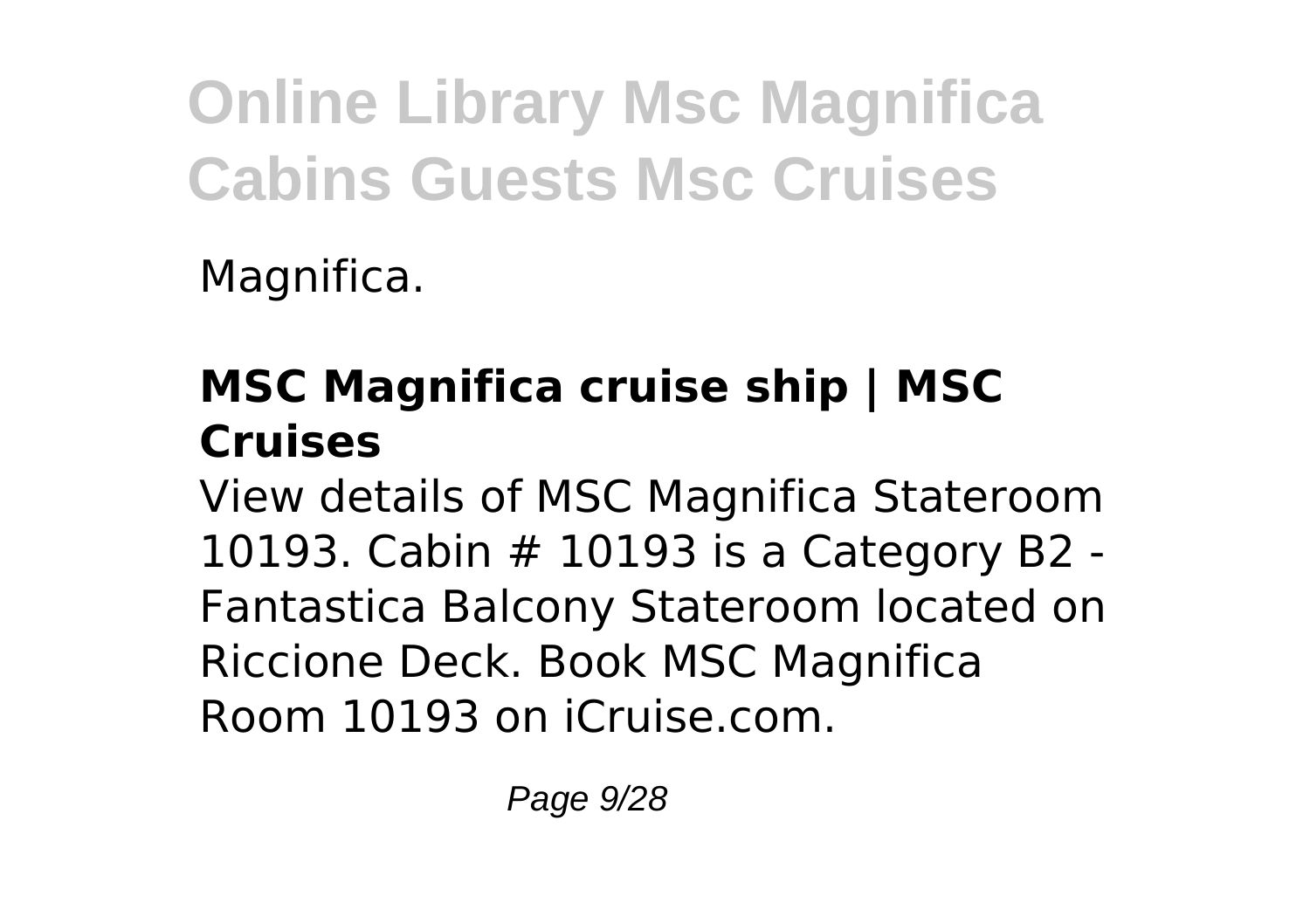#### **MSC Magnifica Cabin 10193 - Category B2 - Fantastica ...** MSC Magnifica Cabin Reviews (211) Brilliant service a d so clean Compact but everything is in there, good storage space, superb beds, excellent lighting but, the 3rd bed (we didn't use it) hangs

...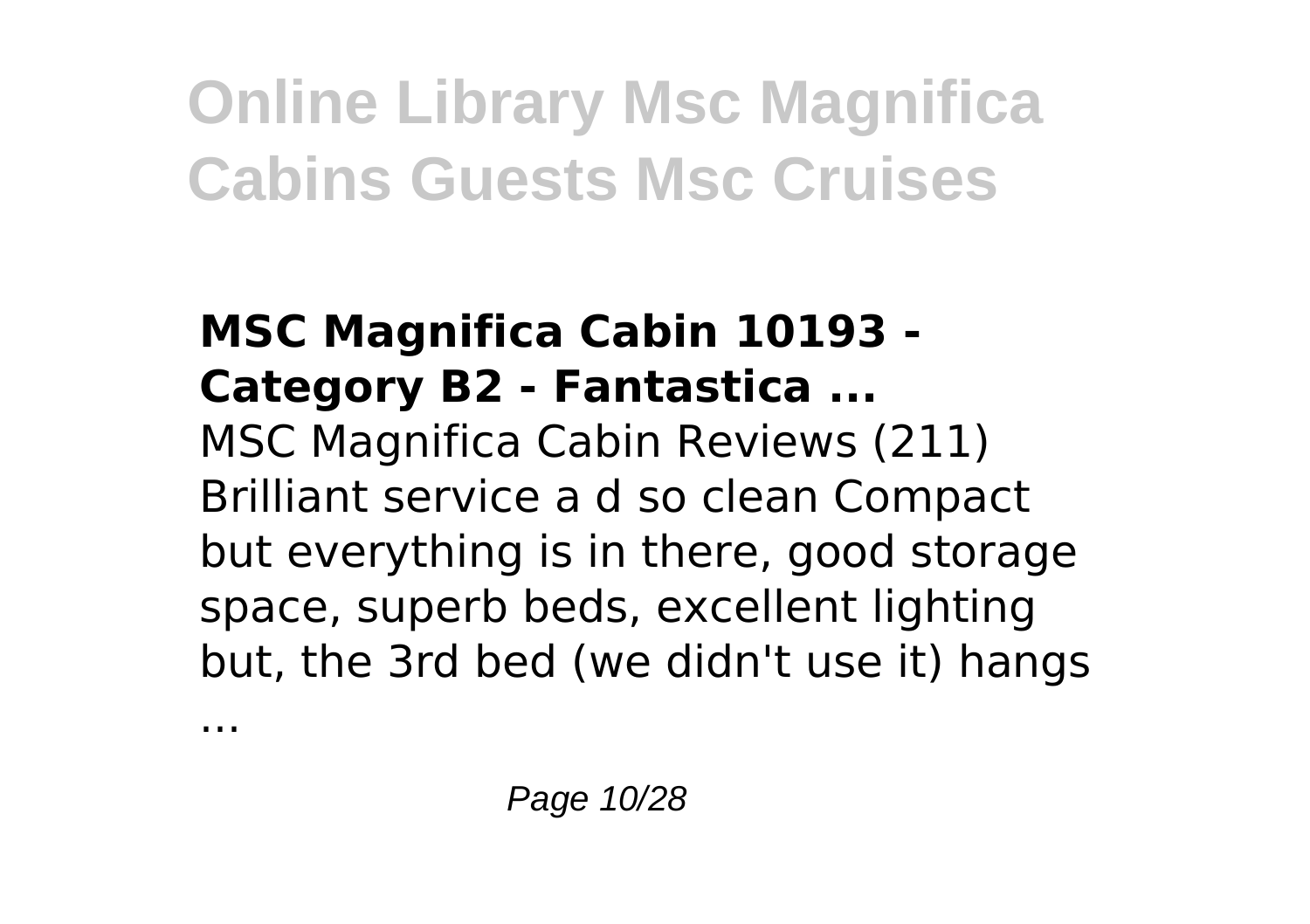### **MSC Magnifica Cabins & Staterooms on Cruise Critic**

From Summer 2021 MSC Magnifica will be even more unique following her magnificent transformation to enhance the cruise experience of her guests who can now enjoy an extra 800 sqm of sundeck, 215 new cabins of which 116

Page 11/28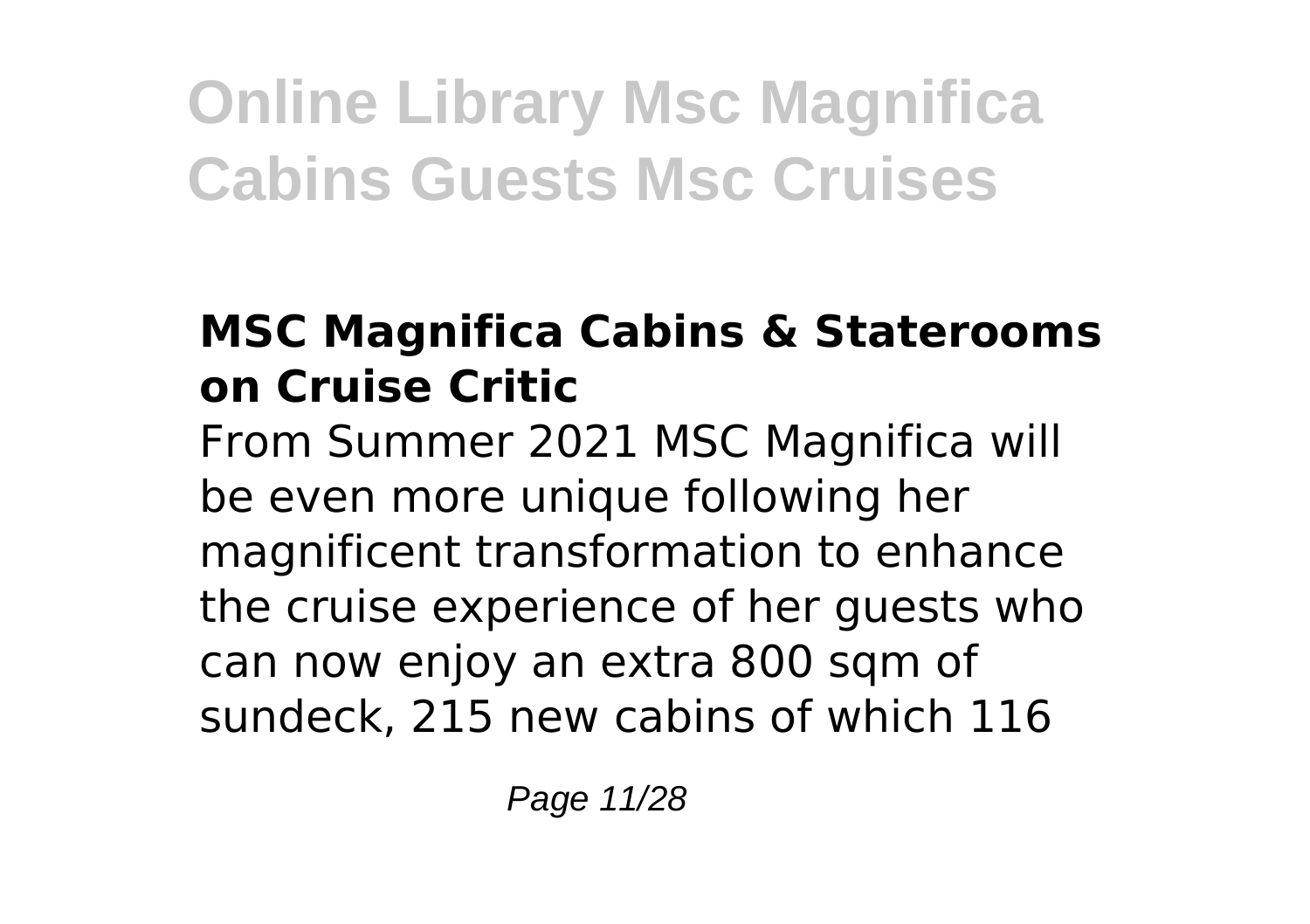feature a balcony, 2 new restaurants, a totally new Aquapark, new Kids Area and even more Shopping Venues onboard the revamped MSC Magnifica.

### **MSC Magnifica cruise ship | MSC Cruises**

MSC Magnifica offers a relaxing, luxurious and memorable cruise. Explore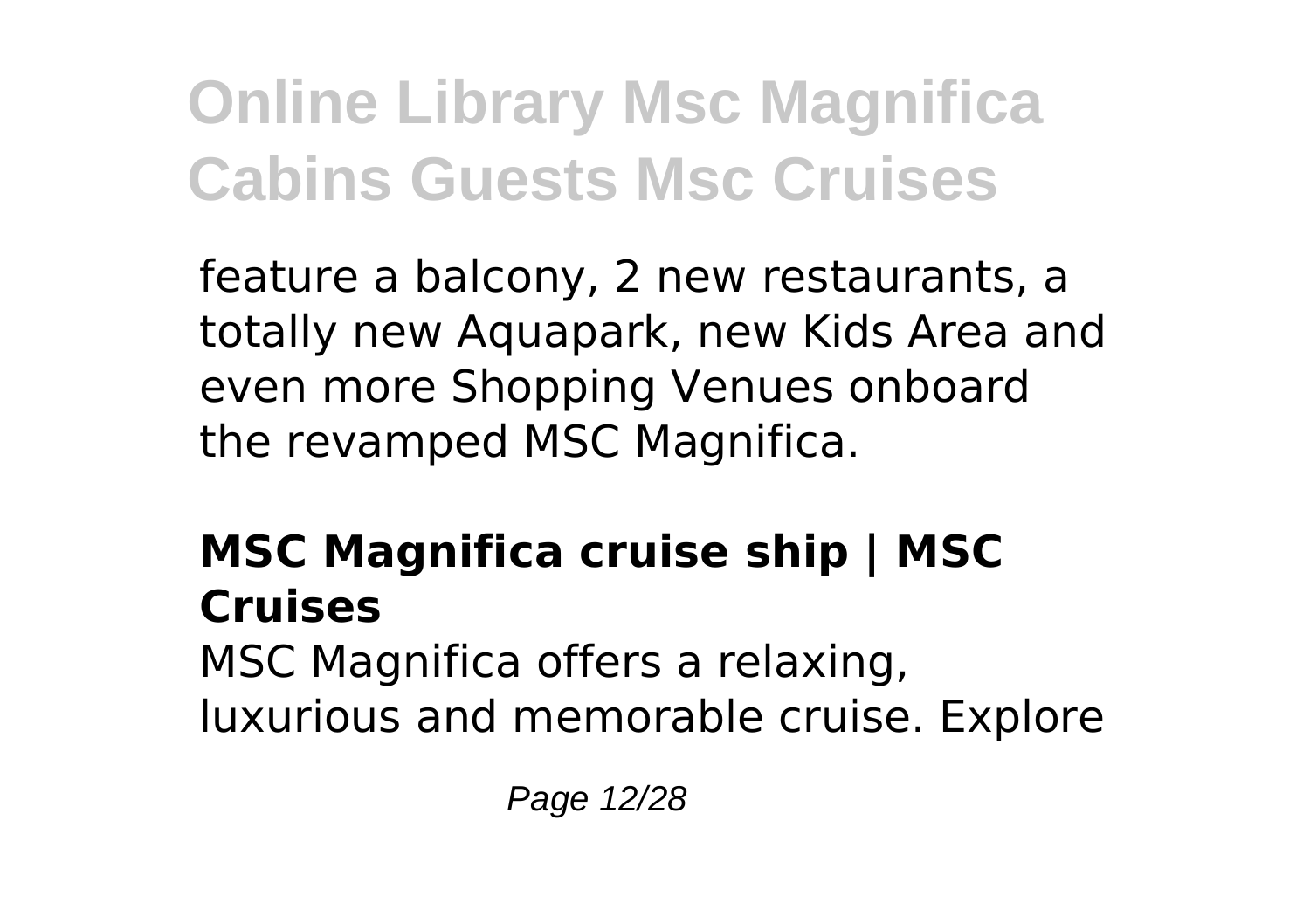photos, cabins and deck plan. Deals All Deals Cruises From Theme Cruises On Board ... \*Cabin for guests with disabilities or reduced mobility has only single beds (except cabin 15022 and 15023) ...

#### **MSC Magnifica cruise ship | MSC Cruises**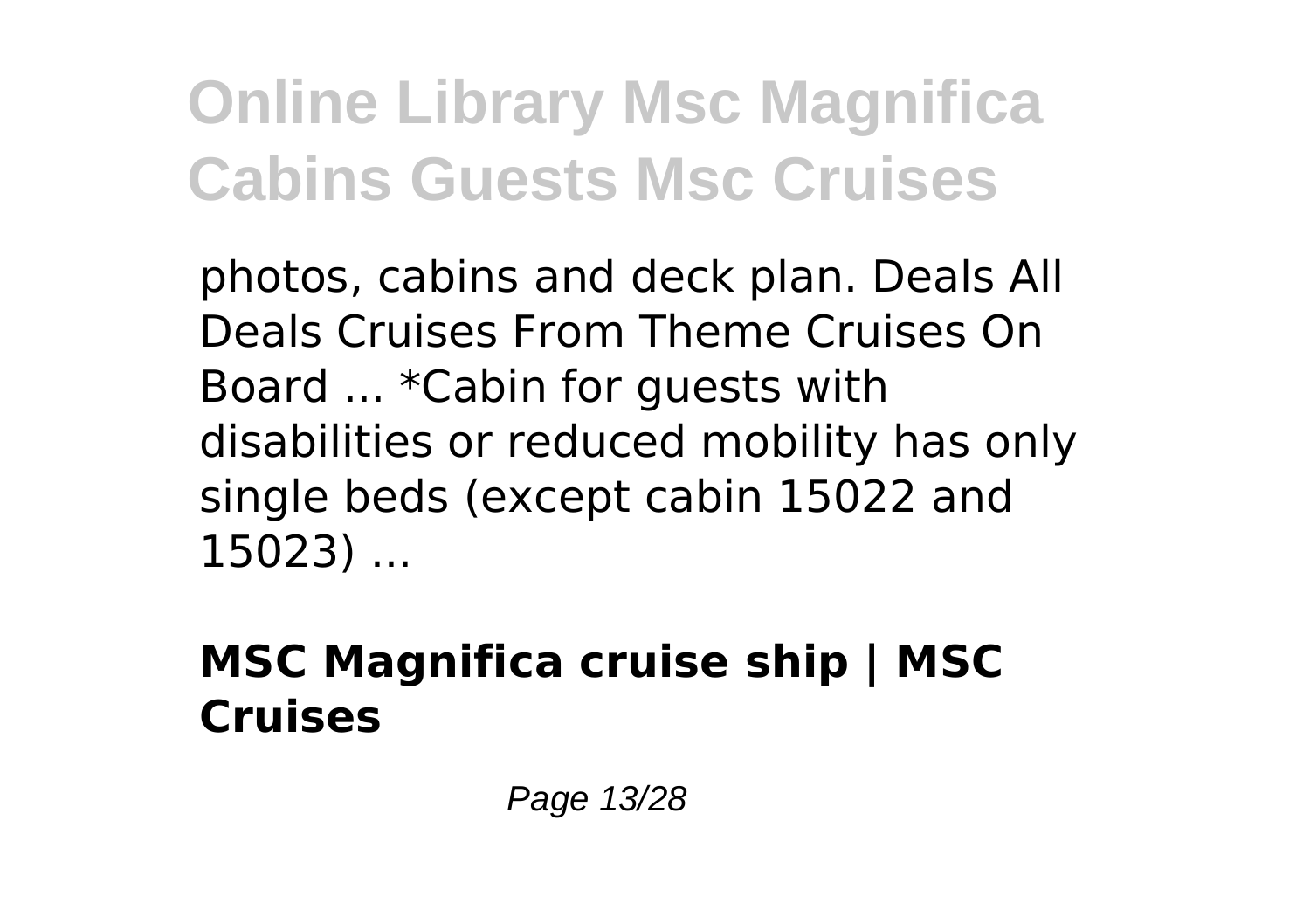MSC Magnifica offers a relaxing, luxiorious and memorable cruise. Explore photos of the MSC Magnifica cruise ship online! Book your MSC Magnifica cruise today. Deals ... \*Cabin for guests with disabilities or reduced mobility has only single beds (except cabin 15022 and 15023)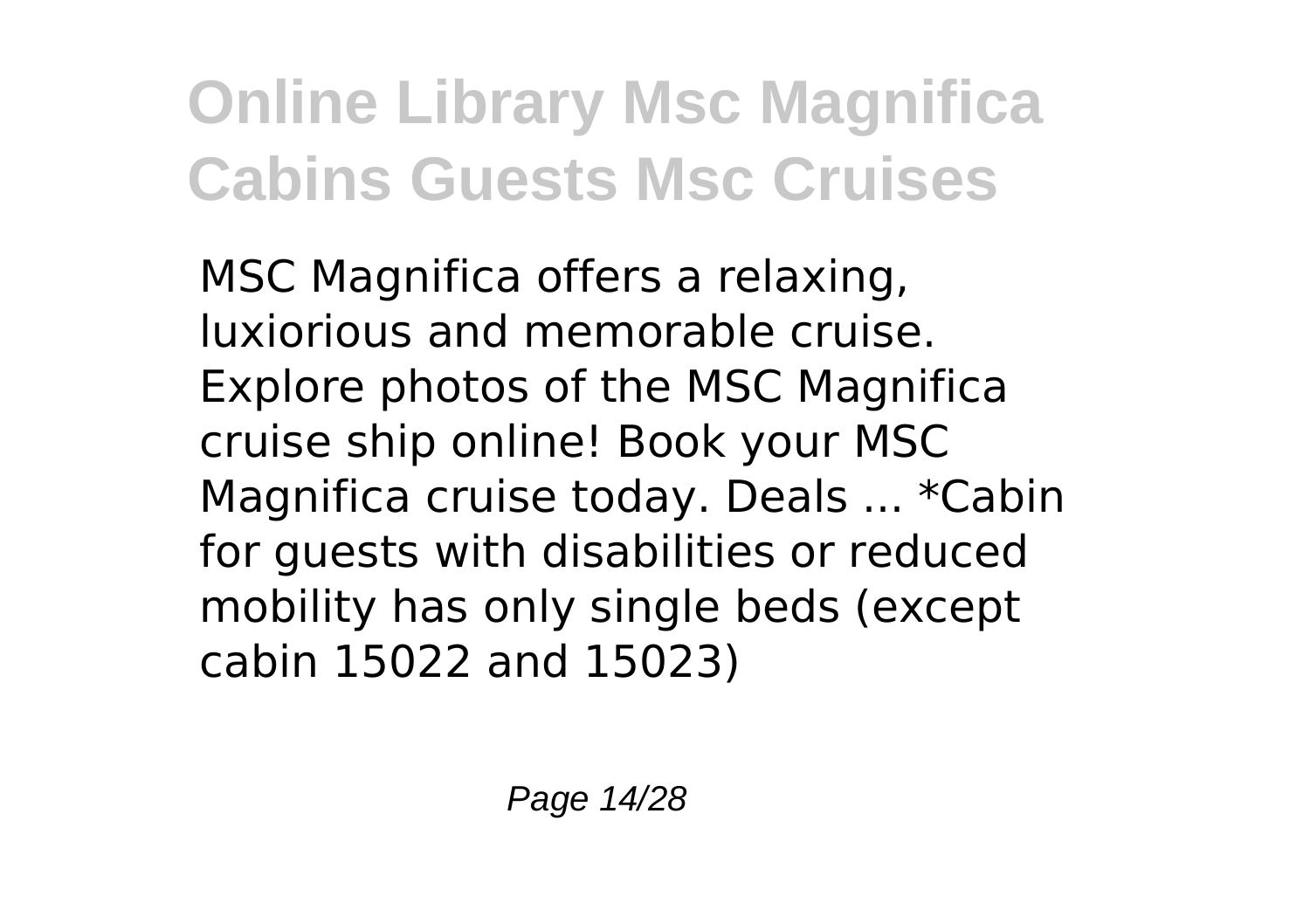#### **MSC Magnifica - Cruise Ship | MSC Cruises**

On MSC Bellissima, MSC Grandiosa, MSC Virtuosa and MSC Magnifica some cabins can accommodate up to 5 people. \*\*On MSC Armonia, MSC Opera, MSC Sinfonia, MSC Lirica there is no interactive TV. Information, layout and furniture may vary from that shown (within the same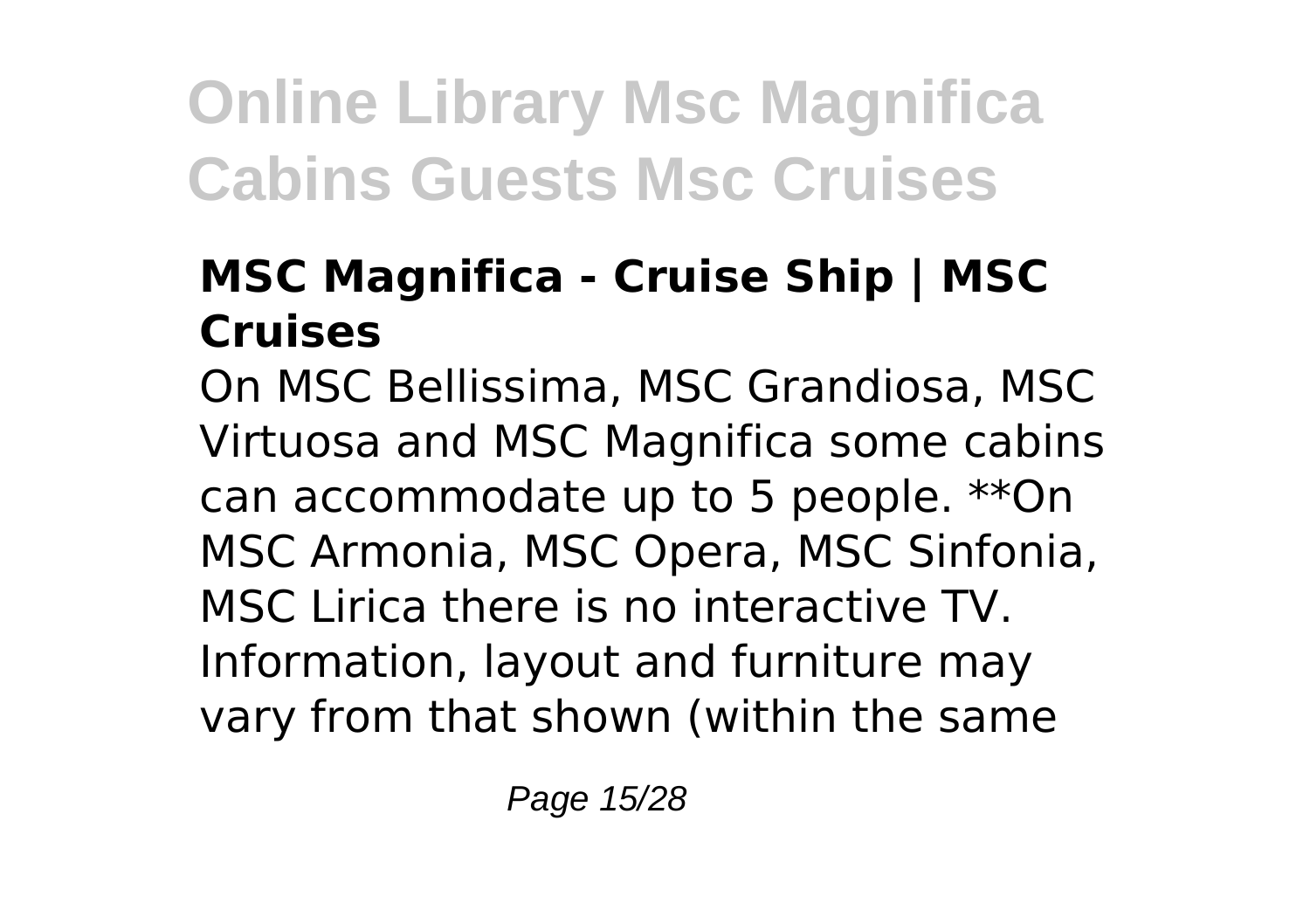cabin category). More detailed information is available in the Fleet section.

#### **MSC Cruise Accommodation - Cabins and Suites**

MSC Magnifica Deals ... "Fantastica" Experience guests staying in Balcony cabins and suites of the renewed MSC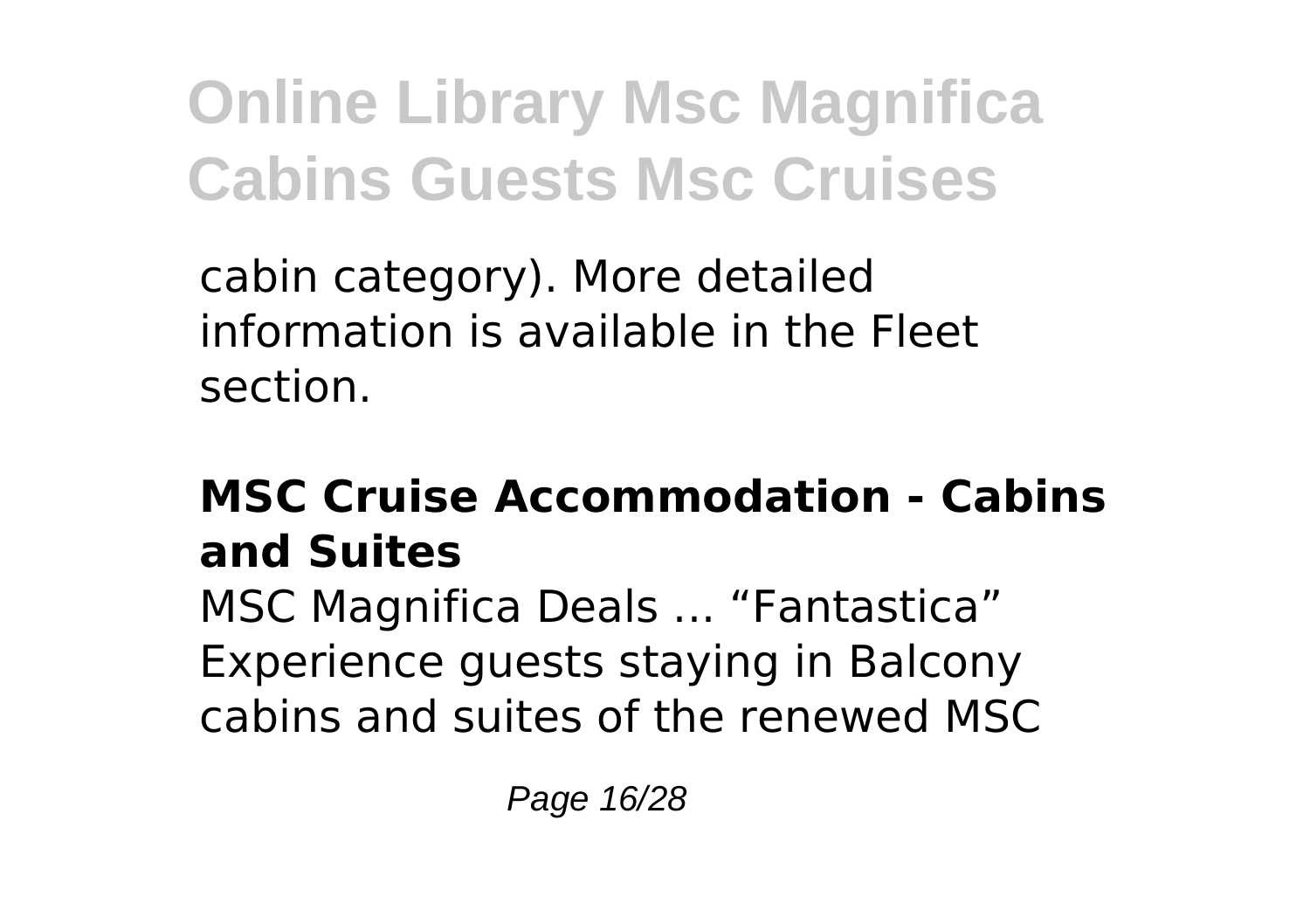Opera, MSC Lirica, MSC Sinfonia and MSC Armonia can have dinner in the dedicated restaurants with time flexible "My Choice" dining. ... making purchases, booking services and unlocking cabin \*Available on MSC Grandiosa, MSC ...

#### **On board Experience | MSC Cruises**

Page 17/28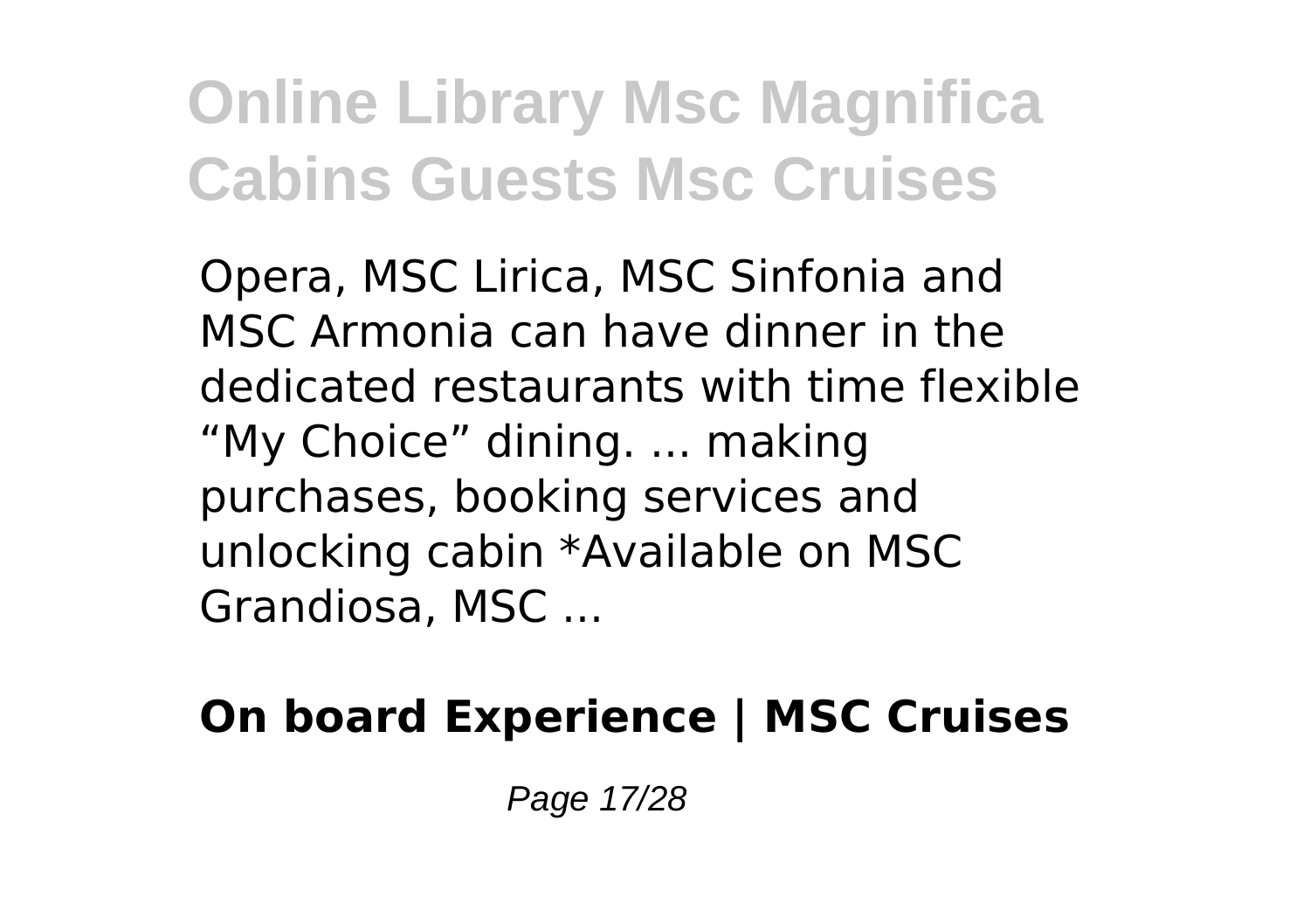MSC Magnifica Cabins & Suites Choose from a wide variety of elegant accommodation available on MSC Magnifica, including suites, ocean-view balcony cabins and even connected balcony cabins for families.

#### **Cabins & Suites - MSC Magnifica Cruise Ship | MSC Cruises**

Page 18/28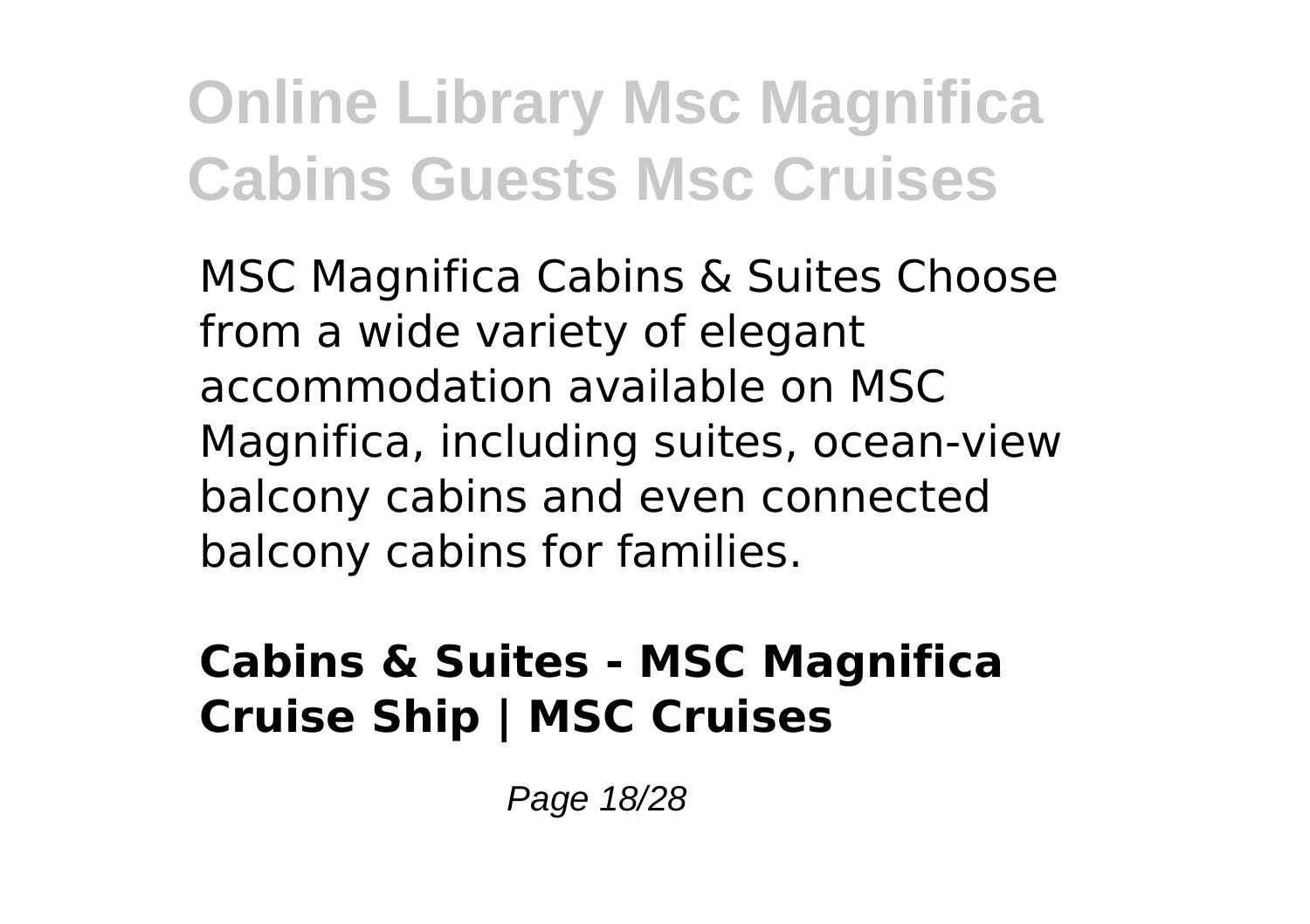Guests requiring an accessible cabin can request it at the time of booking. ... MSC Divina, MSC Splendida, MSC Fantasia, MSC Magnifica, MSC Poesia, MSC Orchestra and MSC Musica. On MSC Armonia, MSC Sinfonia, MSC Opera and MSC Lirica guests can find only a limited selection of pre-packaged gluten-free snacks such as, biscuits, croissants,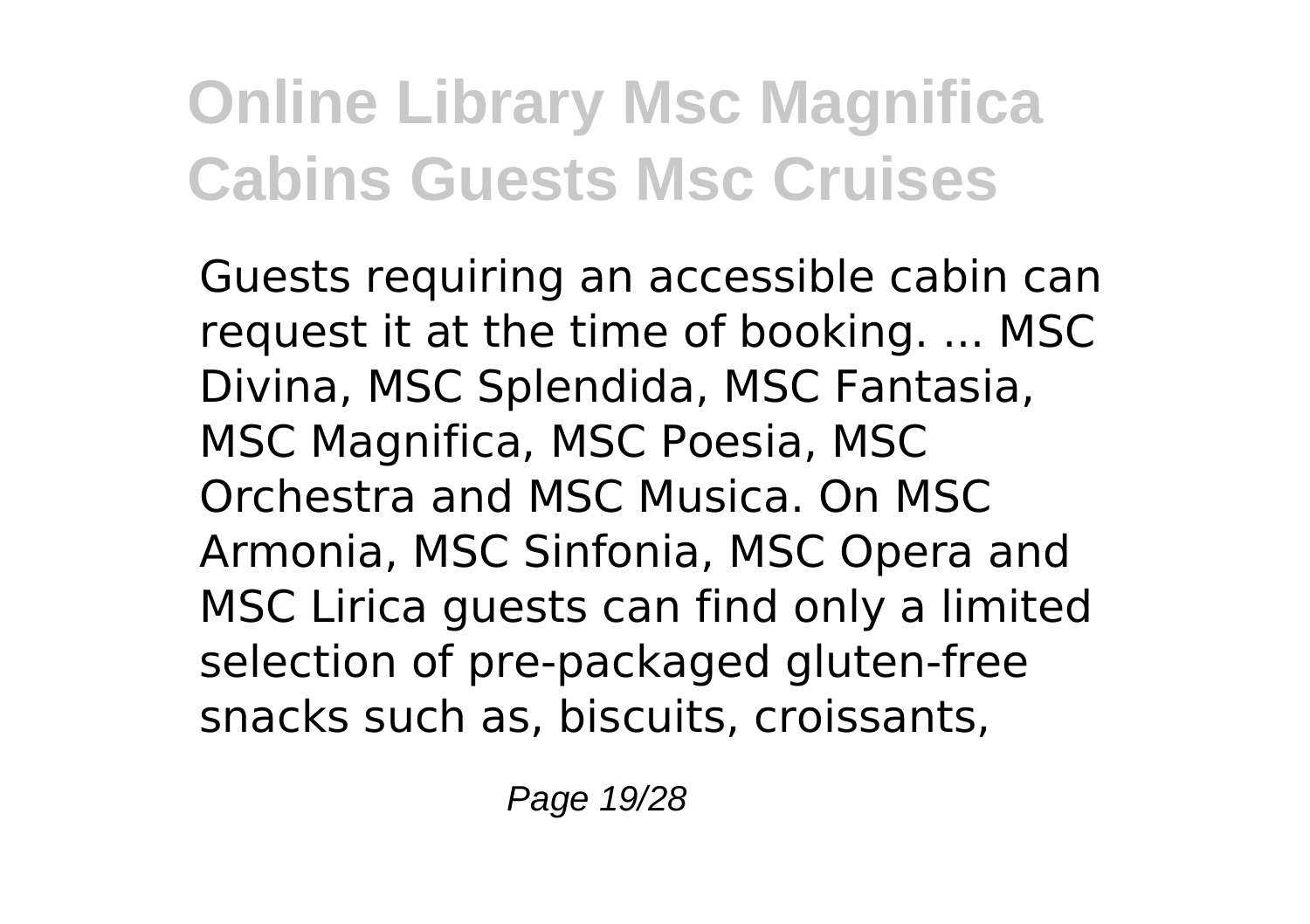sponge ...

#### **Special Needs - Special Health Requirements - FAQ | MSC ...** MSC Cruises MSC Magnifica. Departs from Southampton Cabin type Price from pp Inside £1,106 Bella Experience ... Cabins available for guests with disabilities or reduced mobility have only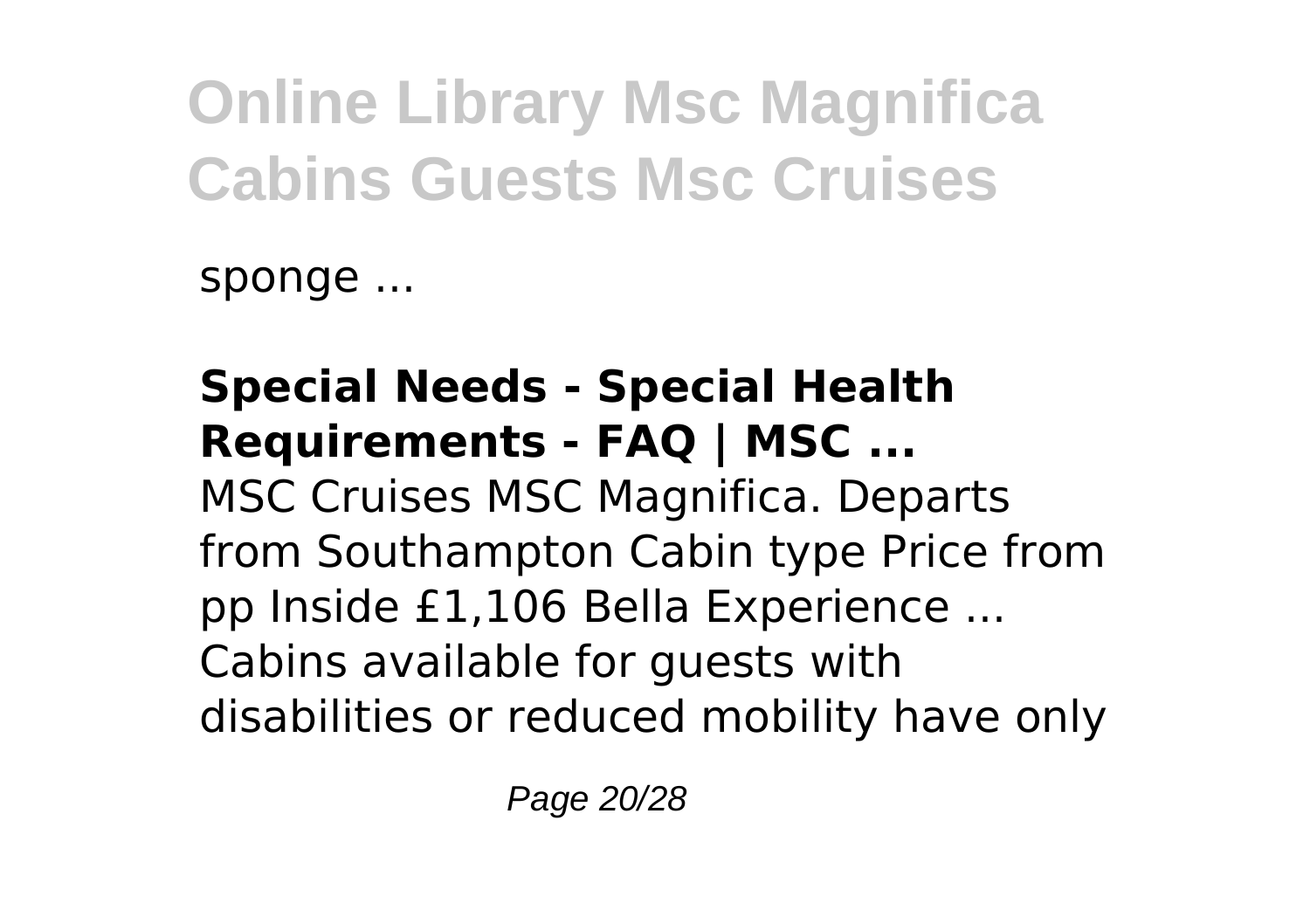single beds. O2

**Scandinavia & Russia from Southampton, MSC Cruises, 11th ...** From Summer 2021 MSC Magnifica will be even more unique following her magnificent transformation to enhance the cruise experience of her guests who can now enjoy an extra 800 sqm of

Page 21/28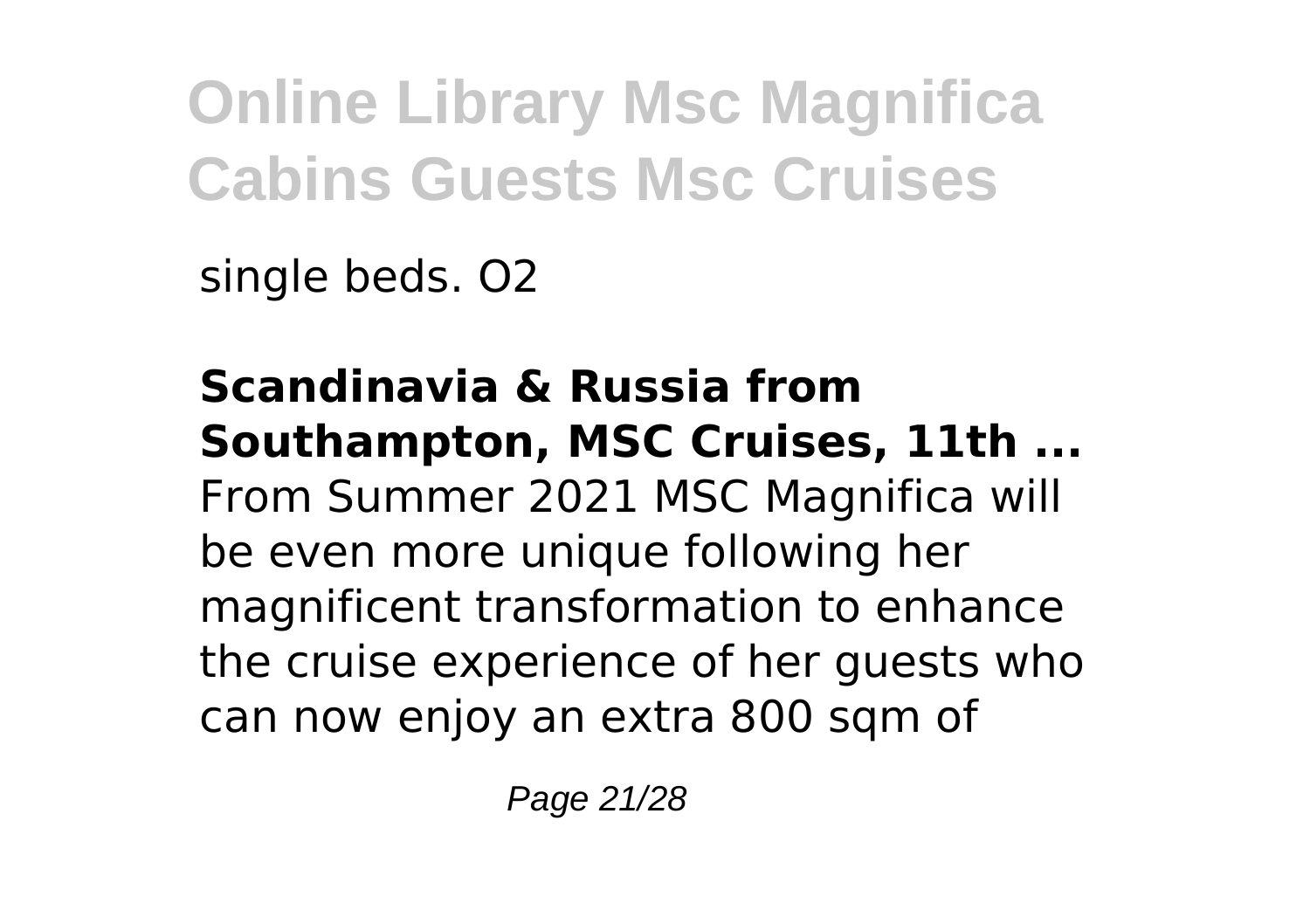sundeck, 215 new cabins of which 116 feature a balcony, 2 new restaurants, a totally new Aquapark, new Kids Area and even more Shopping Venues onboard the revamped MSC Magnifica.

#### **MSC Magnifica - MSC Cruise Ship - Cruise Liner - MSC ...** MSC Cruises MSC Magnifica. Departs

Page 22/28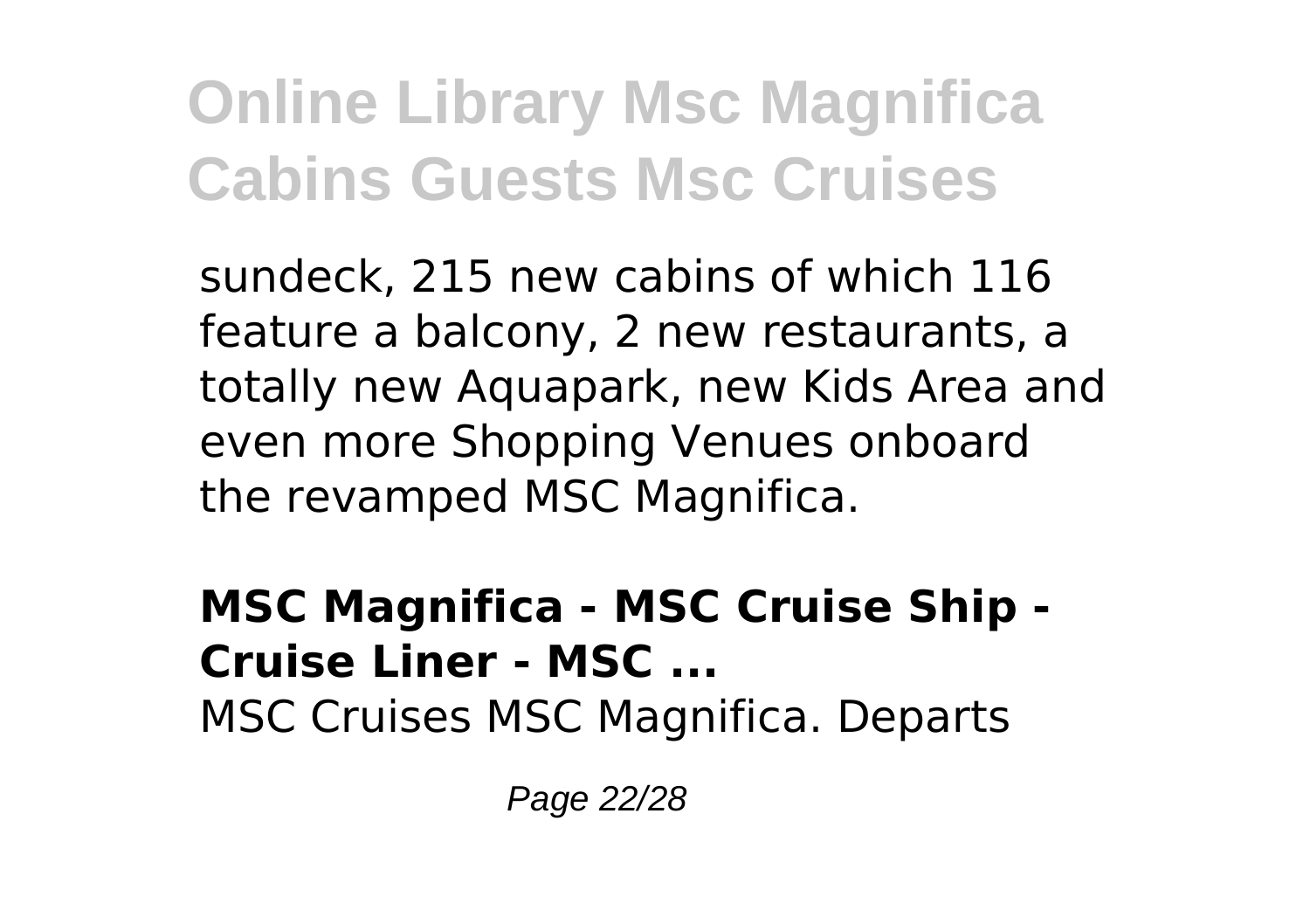from Southampton Cabin type Price from pp Inside £1,025 Outside ... Cabins available for guests with disabilities or reduced mobility have only single beds.  $O<sub>2</sub>$ 

**Canary Islands & Portugal from Southampton, MSC Cruises ...** Cabins. MSC Magnifica offers a wide

Page 23/28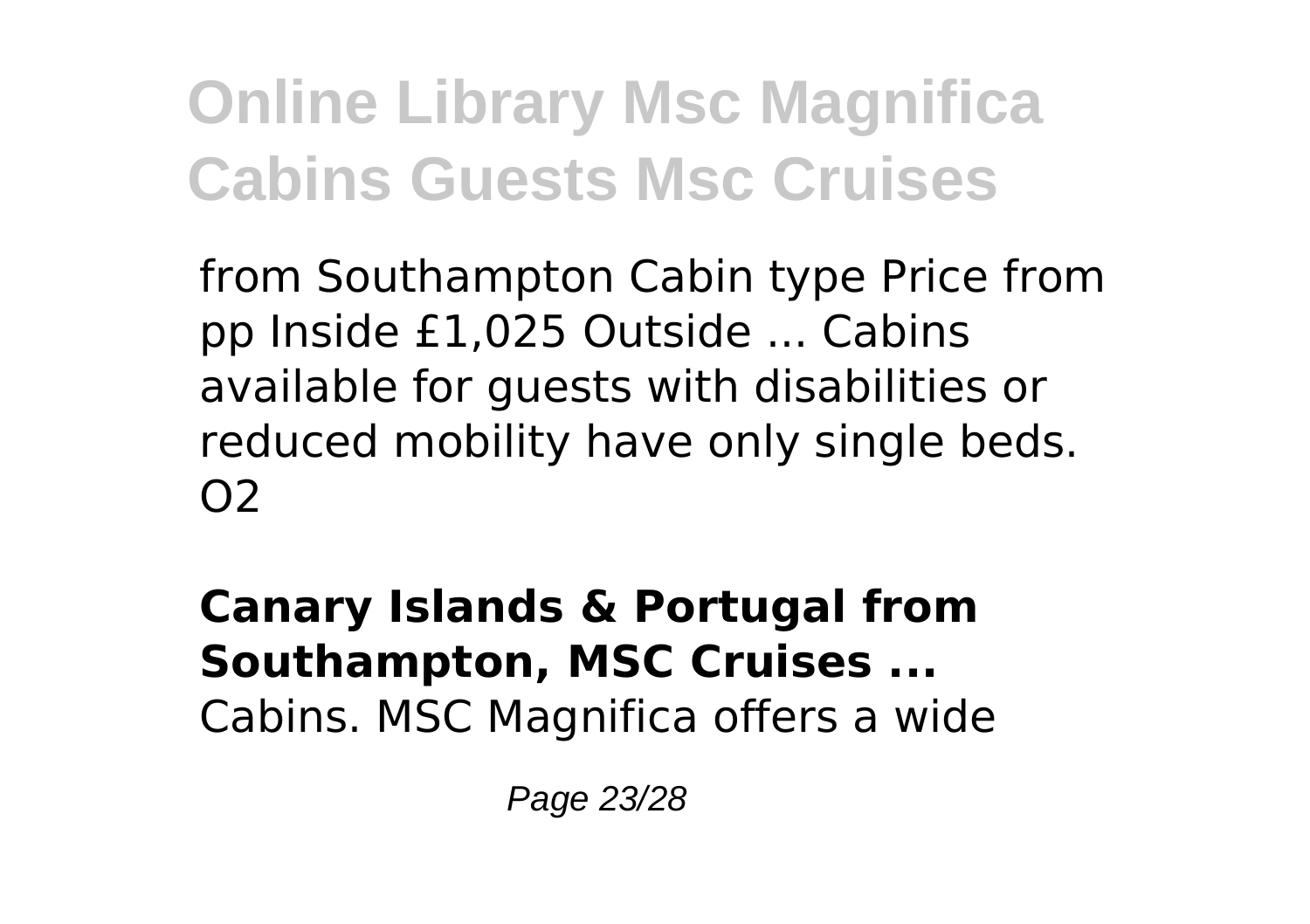range of accomodation options. Browse cabins to find the stateroom that suits your needs. ... A total of 106 guests have reviewed MSC Magnifica, giving it a ...

#### **MSC Magnifica Review | U.S. News Best Cruises**

with a cruise advisor Cabins on MSC

Page 24/28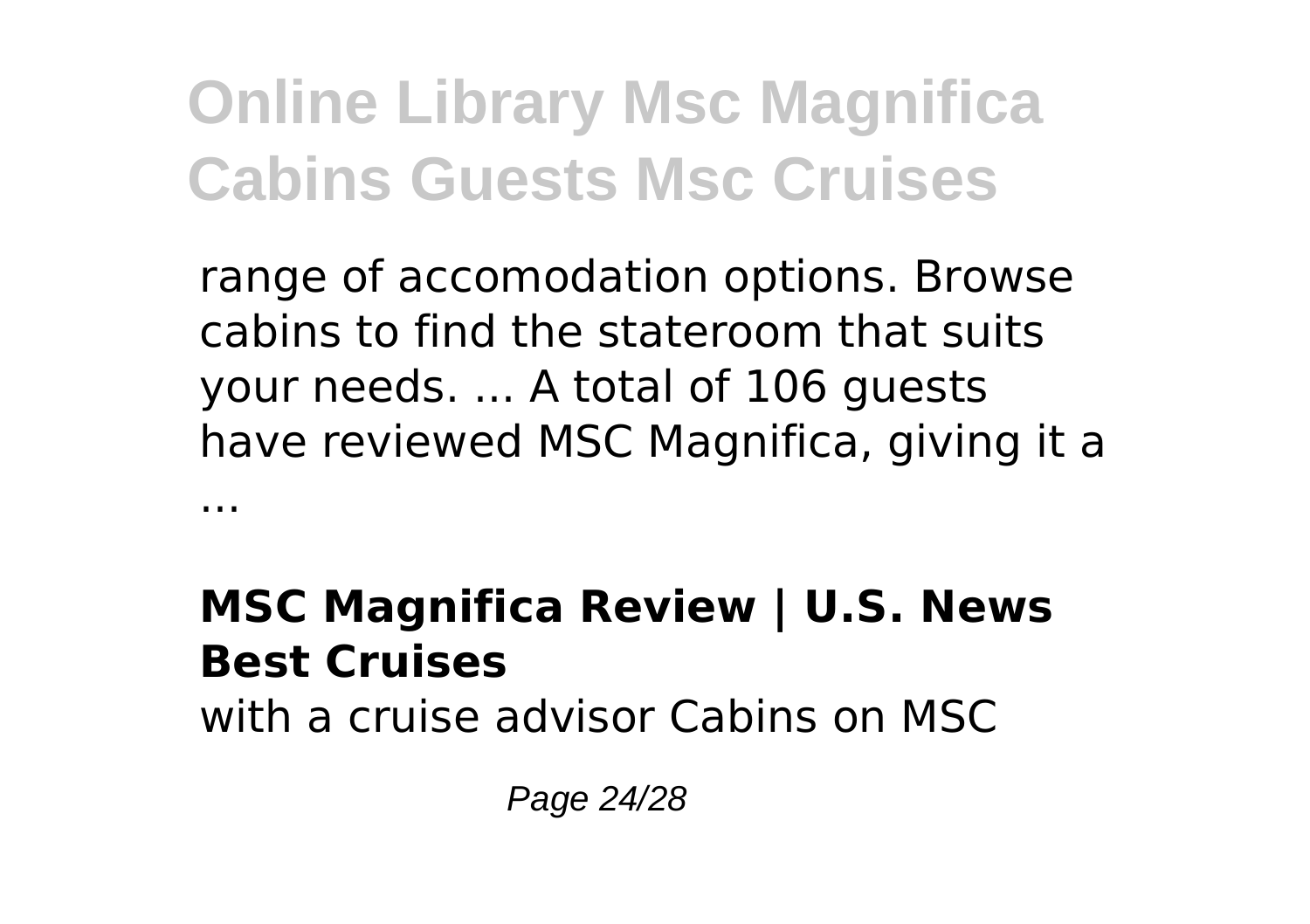Magnifica MSC Magnifica offers a wide range of accommodation options. Browse cabins to find the stateroom that suits your needs.

#### **MSC Magnifica Cabins | U.S. News Best Cruises**

Guests can soak up the sun in the solarium or choose from three swimming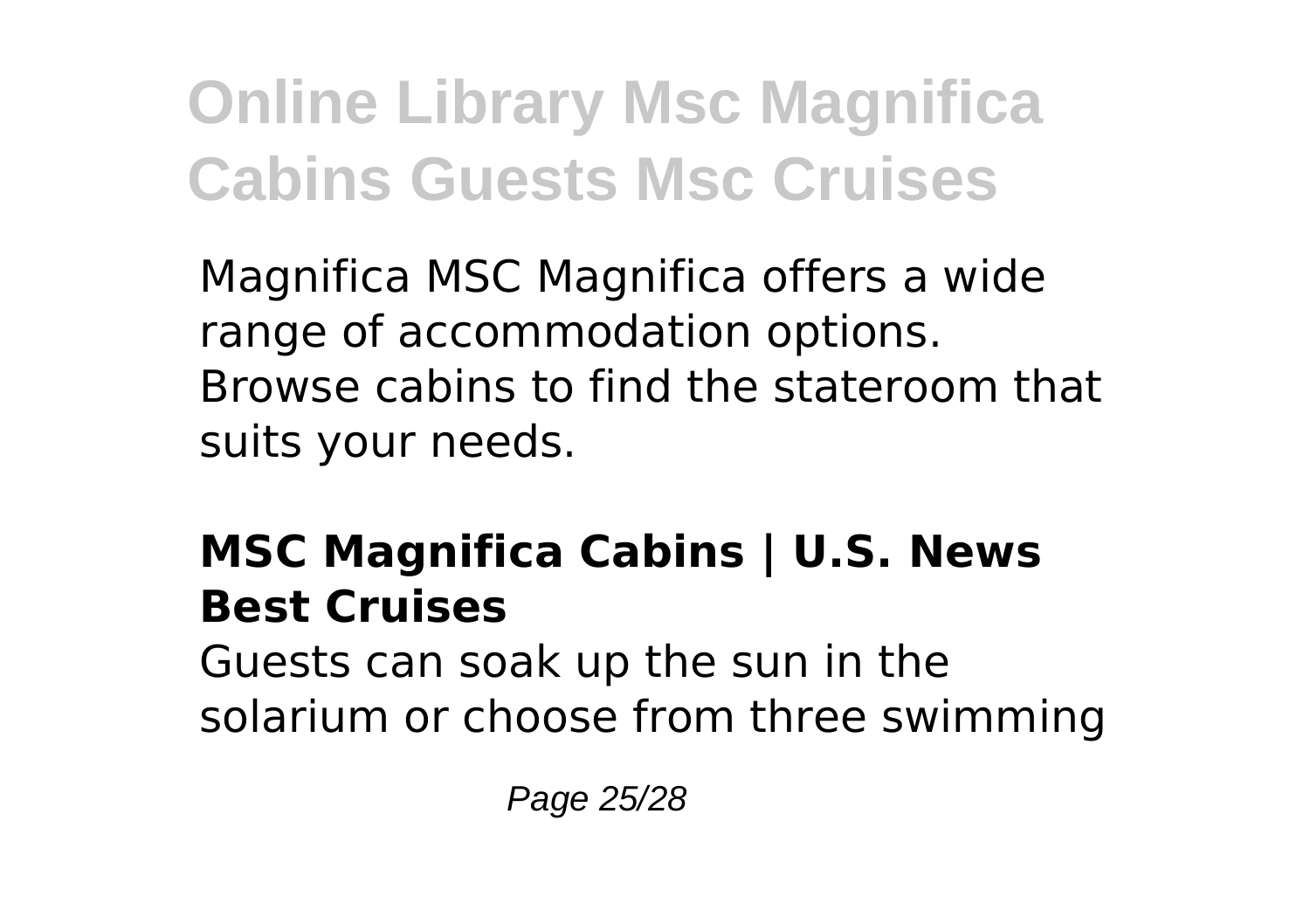pools including one with a retractable roof. Choose from five different restaurants and dine on delicious authentic Italian cuisine. Along with numerous bars, an internet cafe, cinema, casino and lively disco - there's always something to do aboard the MSC Magnifica.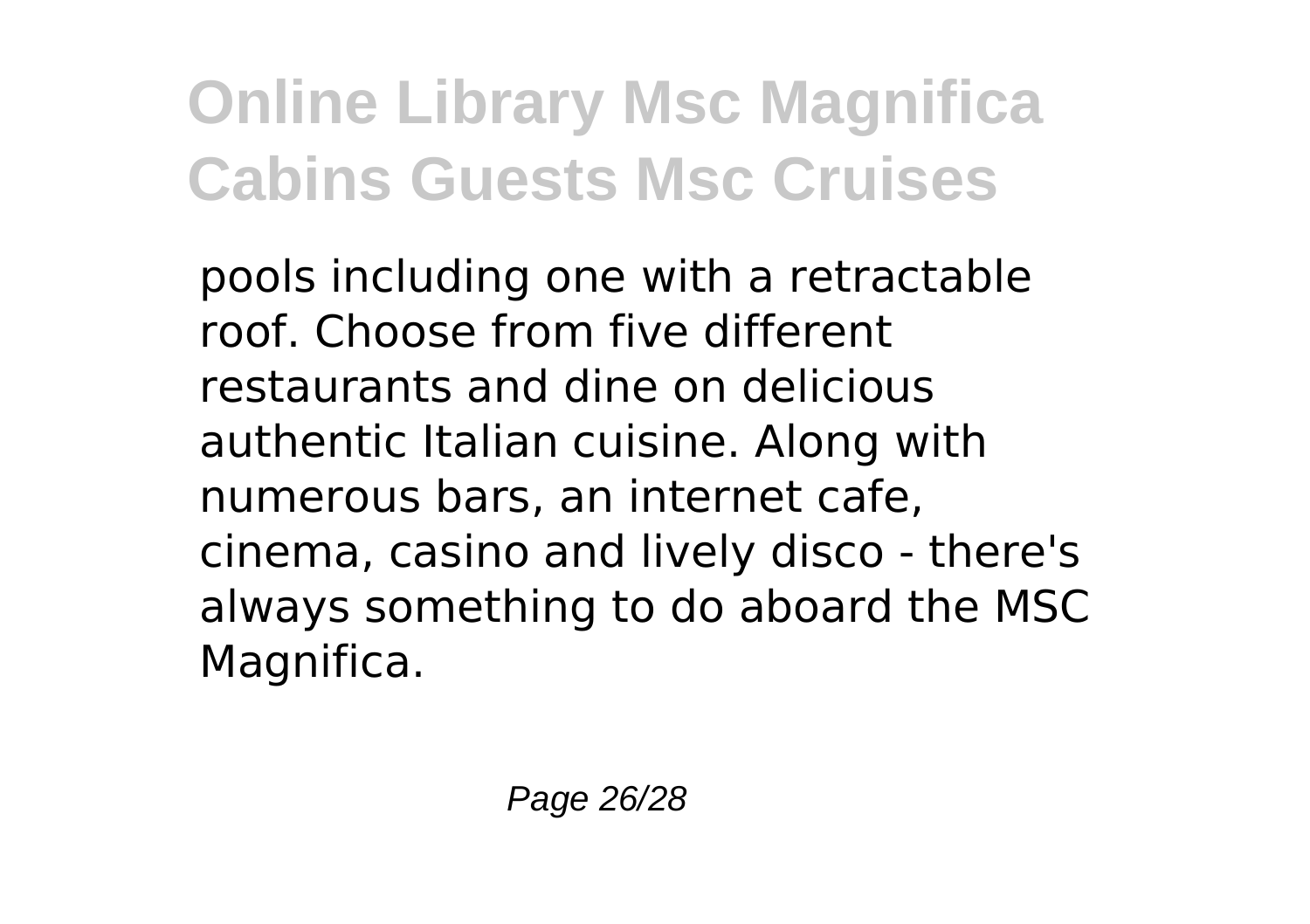#### **MSC Magnifica Reviews, Ship Details & Photos - Cruiseline.com** MSC Magnifica is the latest ship in the Musica class and is well-placed for this voyage with one of the highest ratios of balcony cabins and impressive onboard features including the pool with a magrodome and extended dining areas.